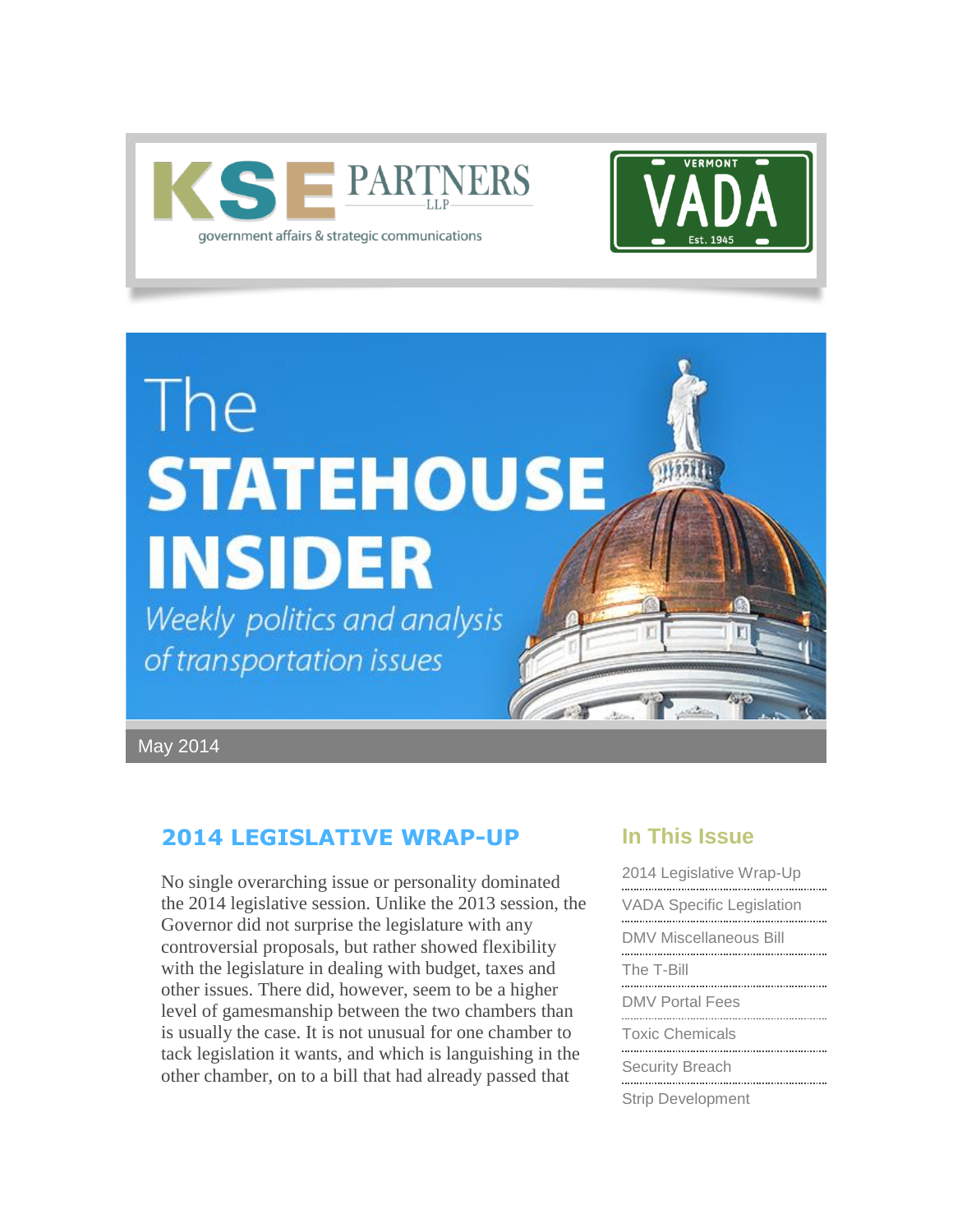other chamber. This session both chambers used this tactic on multiple bills coming from the other chamber in a "throw it all against the wall and see what sticks" approach. Nonetheless, in the end and with the exception of reforming PreK-12 education governance, the two chambers were for the most part able to reconcile their differences. House Speaker Shap Smith again demonstrated his strong leadership skills, breaking a tie-vote for the first time in his six year tenure as speaker. It is unknown whether or not he will run again. Senate President John Campbell had a productive and smooth year, thanks in part to politically savvy and supportive staff. He also has yet to publicly say if he'll run for reelection. Meanwhile, over a dozen House members have announced their retirement. None of the 30 Senators have revealed their plans for next year yet, but the filing deadline is June 12.

Some of the big noteworthy issues this session included the budget, taxes, economic development, labor, health care and education. Lawmakers enacted a FY2015 state budget of \$7.32 billion, up from \$7.07 billion in FY2014. The approved budget is \$2.65 million less than what the Governor proposed despite the fact that it funds expenses, such as a multimillion dollar contract with newly unionized home health workers, that were not included in the Governor's original budget proposal. In order to fund this budget the legislature raised \$5.49 million in new taxes, most of which come from increased taxes on cigarettes and other tobacco products, and an increase on the assessment on employers who do not provide health insurance or, even if they do provide health insurance, have employees on Medicaid.

An omnibus economic development bill, which aims to provide support to new and existing businesses and to promote internships, job training and workforce development, became the vehicle for additional legislative goals, ultimately passing with telecommunications and energy related provisions, among others. The bill, S.220, also includes a proposal pushed by the administration late in the session establishing a \$4.5 million fund to retain and attract

[Transportation](#page-7-0)  [Improvement Fees](#page-7-0) [UCC Update](#page-8-0) 

[Battery Stewardship](#page-8-0)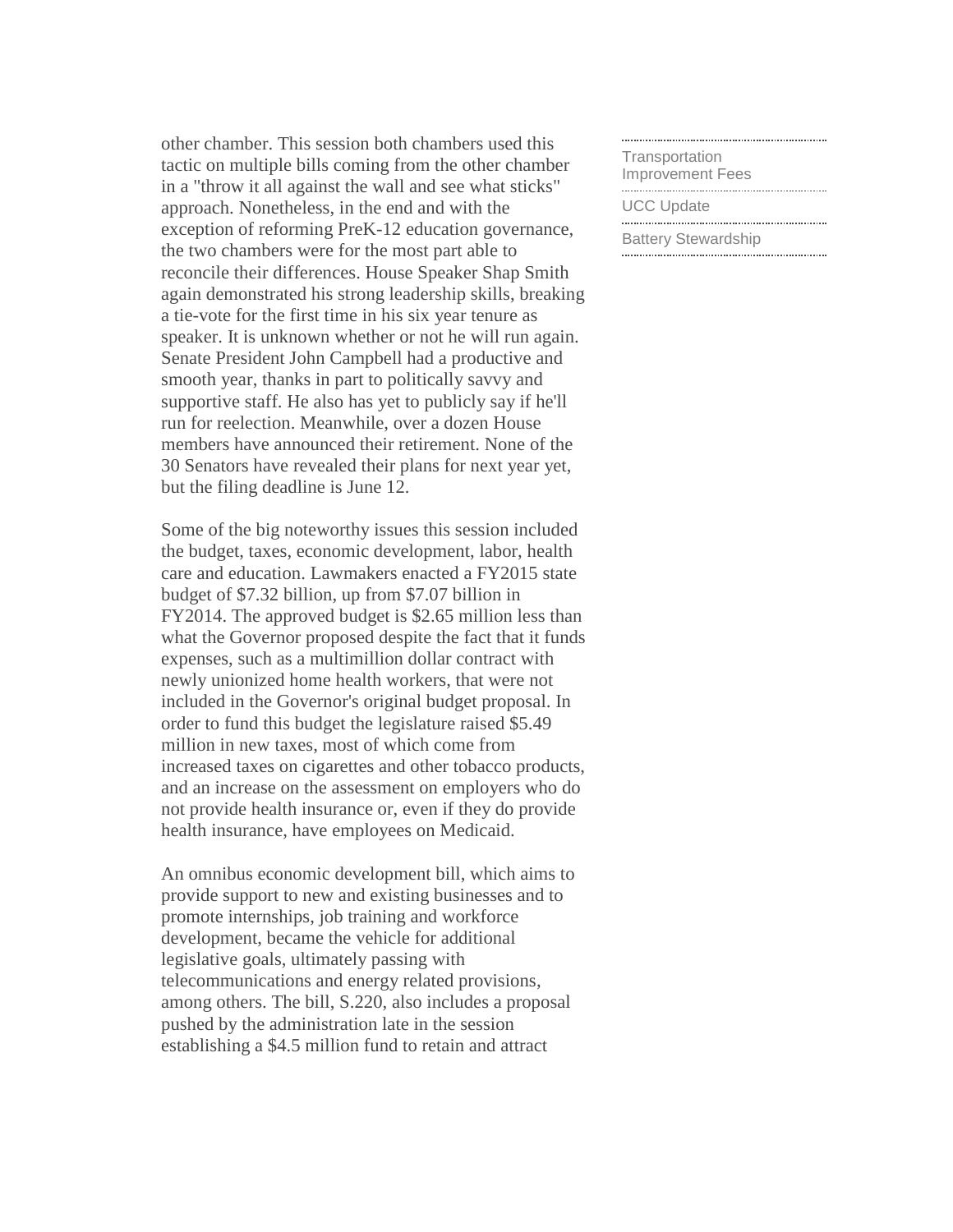business. The fund was created in large part due to concerns that IBM may sell its Essex Junction plant.

The focus on businesses extended to labor issues this session. A number of labor/employment related bills were introduced. H.552, which raises the state's minimum wage from \$8.73/hour to \$10.50/hour in four stages over four years passed. As did S.316, which allows childcare providers to form a union to negotiate with the state over child care subsidies. However, S.213, which prohibited retaliation against employees who avail themselves of benefits, and which was prompted by publicity over employment practices by the company that provides food service at UVM, Sodexo, did not pass. Neither did H.208, dealing with paid sick leave.

The House Health Care, Senate Health and Welfare and Senate Finance Committees devoted time early in the session discussing health care reform and grilling the administration on their progress with the health care exchange. Lawmakers also voiced their frustration that the administration did not, as it had promised, deliver a plan for publicly financing the single payer health care system it has been pursuing since Governor Shumlin took office in January 2011. Sen. Peter Galbraith, D-Windham, introduced S.252, which called for financing the single payer system largely with payroll taxes, as a way to force the conversation. The bill changed significantly after going through the Senate, House and a conference committee, before failing. The Senate was able to revive sections of the bill by using another piece of legislation as the vehicle.

Vermont also passed a landmark GMO labeling bill. Beginning July 2016, many foods sold in the state containing genetically modified organism will have to be labeled. Food manufacturers have already indicated they will sue to stop this first in the nation requirement.

## <span id="page-2-0"></span>**VADA SPECIFIC LEGISLATION**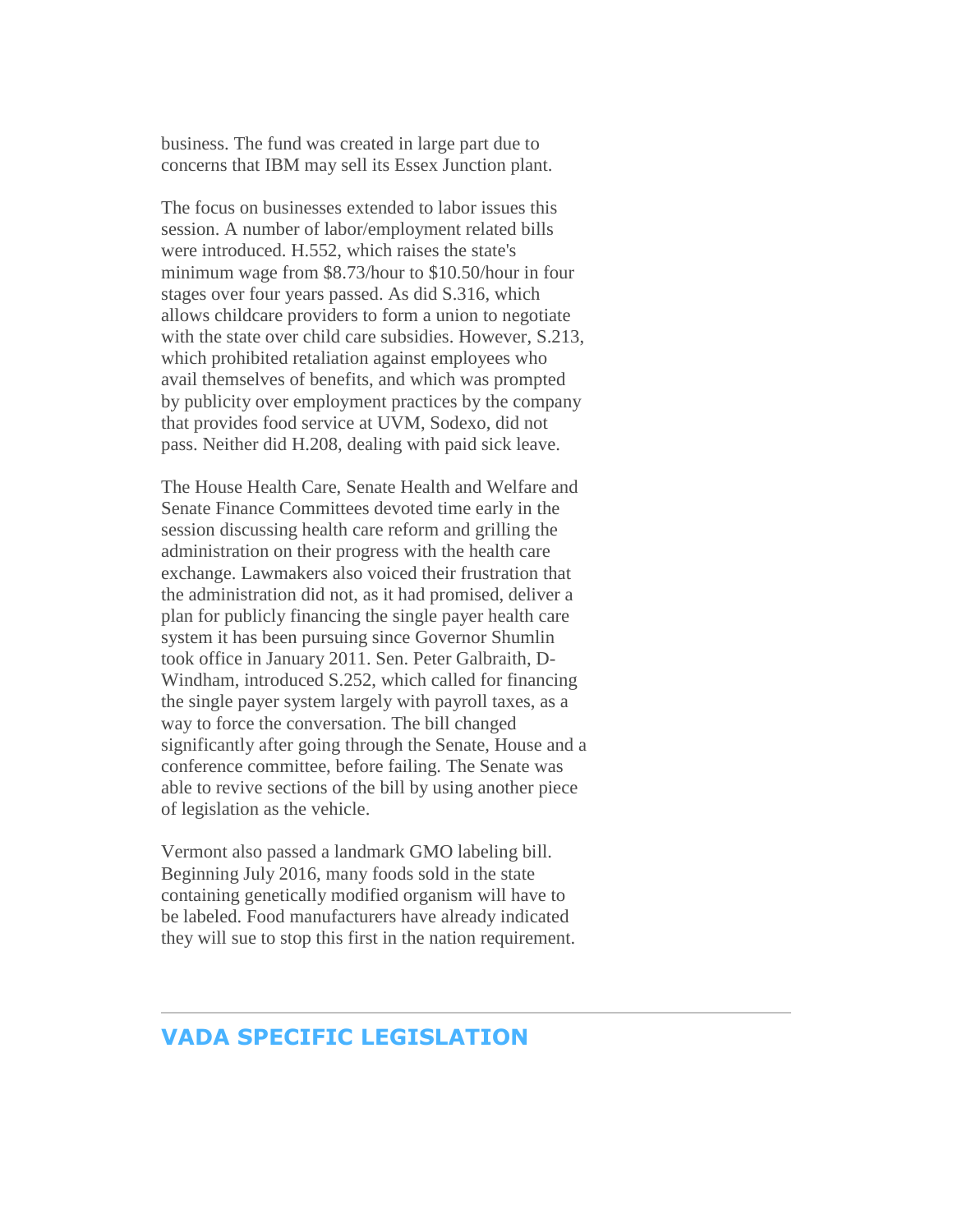<span id="page-3-0"></span>Numerous bills of interest to VADA members were debated in the General Assembly this biennium. Notably, the extremely problematic used car lemon law bill, H.165, that the Vermont AG's office introduced at the beginning of the biennium, is now dead thanks to the many VADA members who testified against it and weighed in with their lawmakers. Below are in-depth summaries of those bills of specific interest to VADA members that passed the House and Senate in 2014, all of which are likely to be signed into law by Governor Shumlin.

# **DMV MISCELLANEOUS BILL**

[S.314,](http://r20.rs6.net/tn.jsp?f=001IPt74B1M4BLwvEscRJLNK-3mFiivhQMc3aNKrq4gMmsB_z5IQVGuQ6spODiTqph3XbZjj5scqVHWUQIKz-AfeulfX2kqJtVcq7fBhoLcifKoX-GTdypTJRSHd9Lzihq4jBnsISFkK8bsQWSkjGr7b2qbOLH0mSlKNDYKGRrq4-V2Xhi2LEnsBsxBWbT5p3__9oN4-tkJR1DkaonrejsHI911DQln3HJV3tL8Ds95FI8=&c=rSm9UNfgd4r0lwH_yZOtPIZP_Xuw6C7YNs6ofa_AYioxSh44sFbQng==&ch=-4o_bbDpm19JdAN9Xk8lUHraJbDc7juoLx4BC8dIPovfJenNho9gOQ==) the DMV Miscellaneous bill, includes several provisions relevant to VADA, which are further explained below.

## *Dealer Plates*

Long before the session started the Senate Transportation Committee signaled to Marilyn Miller at VADA that they wanted to tackle the issue of dealer plates. As a result, VADA spent a considerable amount of time educating lawmakers on the use and importance of dealer plates this year. The bill reduces the number of dealer plates that motor vehicle dealers are issued with their dealer registration, and limits the issuance of additional dealer plates according to the dealer's volume of sales in the prior year. These changes will be implemented on a rolling basis, as dealer registrations expire during the 24-month period following the bill's immediate effective date. The bill also calls for a study, due by January 1, 2015, on the use of dealer plates on towing service vehicles. Below is the dealer plate language that appears on pages 37-39 of the bill. The underlined sections represent new language.

## § 453. FEES AND NUMBER PLATES

(a)(1) An application for dealer's registration shall be accompanied by a fee of \$370.00 for each certificate issued in such dealer's name. The Commissioner shall furnish free of charge with each dealer's registration certificate five sets of three number plates showing the distinguishing number assigned such dealer. In his or her discretion, he or she The Commissioner may furnish further sets of additional plates at a fee of \$40.00 per set according to the volume of the dealer's sales in the prior year or, in the case of an initial registration, according to the dealer's reasonable estimate of expected sales, as follows:

(A) under 20 sales: 0 additional plates; (B) 20-49 sales: 1 additional plate; (C) 50-99 sales: up to 5 additional plates; (D) 100-249 sales: up to 12 additional plates; (E) 250-499 sales: up to 17 additional plates; (F) 500-749 sales: up to 27 additional plates; (G) 750-999 sales: up to 37 additional plates;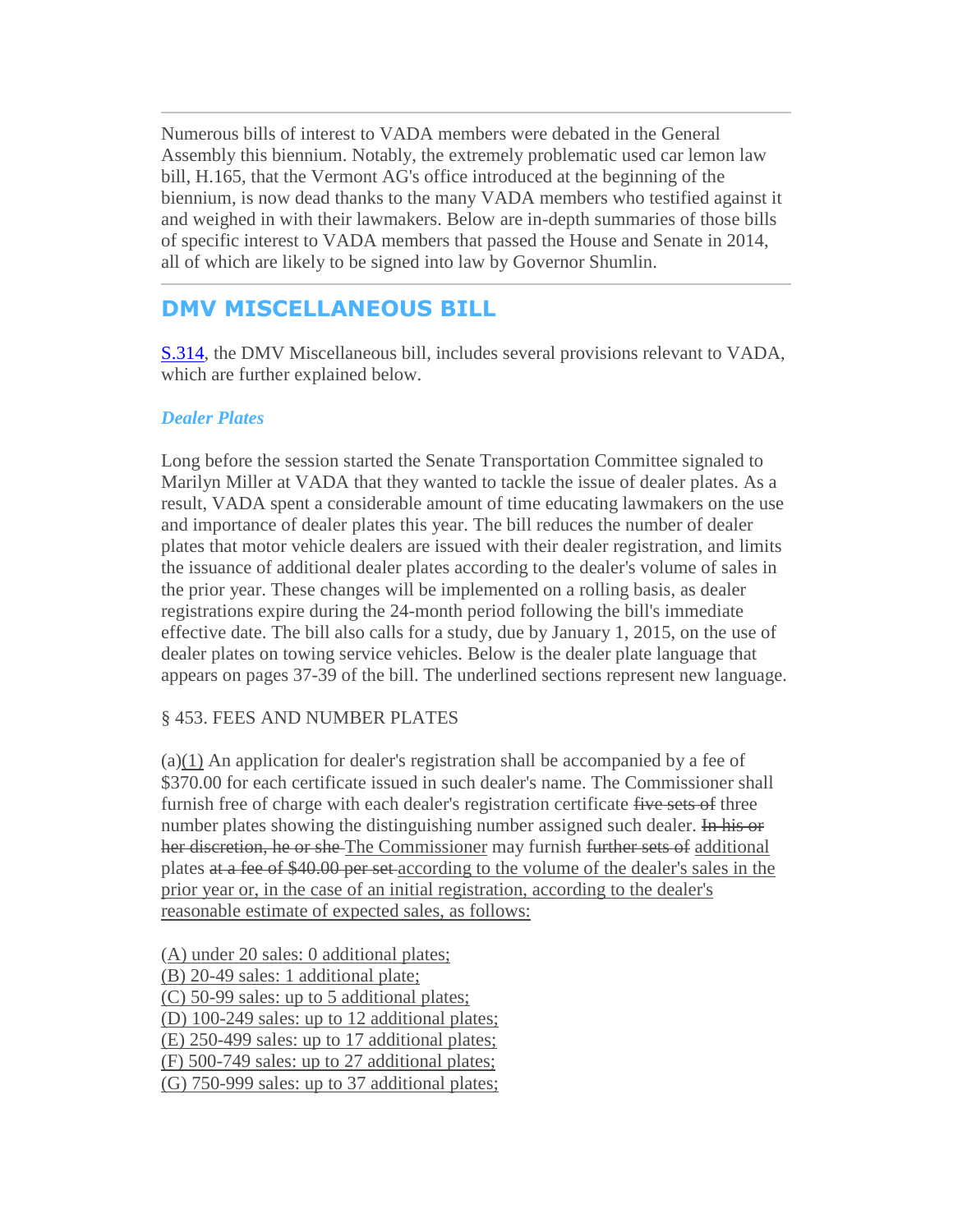(H) 1,000-1,499 sales: up to 47 additional plates; (I) 1,500 or more: up to 57 additional plates.

(2) If the issuance of additional plates is authorized under subdivision (1) of this subsection, up to two plates shall be provided free of charge, and the Commissioner shall collect \$40.00 for each additional plate thereafter.

Sec. 30. TRANSITION PROVISION; DEALER PLATES

The Commissioner may enforce compliance with Sec. 29 of this act on a rolling basis as dealer registrations expire over the 24-month period following the effective date of Sec. 29 of this act. Over this 24-month period, upon receiving the renewal application of a dealer who has been issued plates in excess of the limits established in 23 V.S.A. § 453(a)(1), the Commissioner shall require the dealer to return plates that exceed the limits established in 23 V.S.A.  $\S$  453(a)(1).

Sec. 31. MORATORIUM ON ISSUANCE OF DEALER PLATES; REPEAL

(a) Except for replacement of damaged dealer plates, no dealer registration plates may be issued under 23 V.S.A. § 453(a) to an existing dealer in addition to the number of plates already issued to that dealer, unless the dealer would be eligible for additional plates under 23 V.S.A. § 453(a) as amended by Sec. 29 of this act.

(b) This section shall be repealed on July 1, 2014.

Sec. 32. STUDY OF USE OF DEALER PLATES ON TOWING VEHICLES

(a) The Commissioner of Motor Vehicles shall study the use of dealer plates on towing service vehicles and formulate recommendations as to whether the existing law authorizing such use should be repealed, amended, or retained in its existing form. In conducting this study, the Commissioner shall review the laws of other jurisdictions and consult with interested persons, including a cross-section of dealers.

(b) On or before January 15, 2015, the Commissioner shall report his or her findings and recommendations to the House and Senate Committees on Transportation.

## *Cell Phone Ban*

S.314 was also used as the vehicle for a handheld cell phone ban, an issue that received substantial publicity this session. Just days before adjournment, lawmakers from the House and Senate Transportation and Judiciary Committees, agreed in conference committee to include the ban, which had previously been endorsed by the House and rejected by the Senate, namely the Senate Judiciary Committee.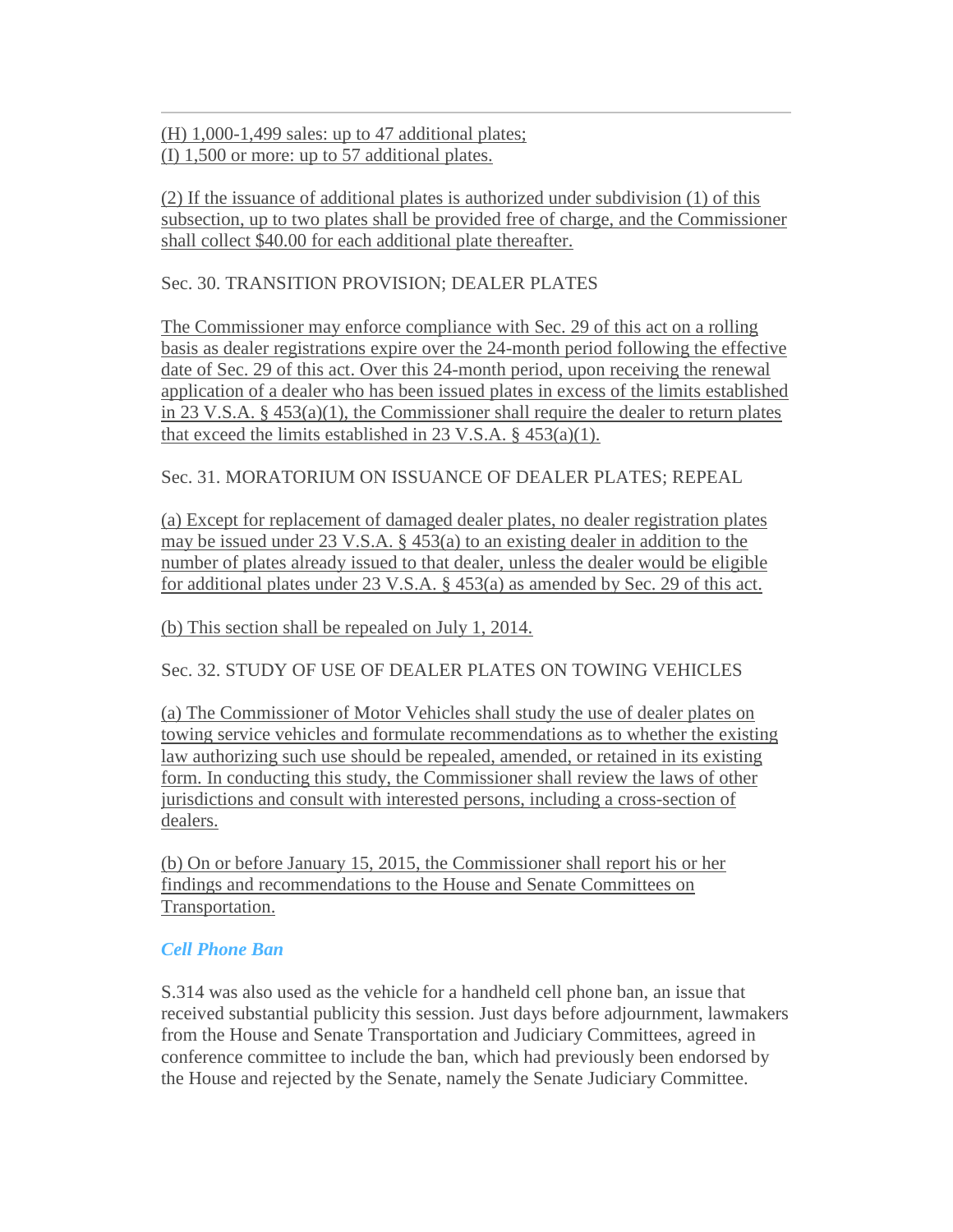<span id="page-5-0"></span>Meanwhile Governor Shumlin had a change of heart once the bill passed, supporting the measure, which he had previously publicly opposed. Beginning October 1, Vermonters will be prohibited from using handheld cell phones while driving. Penalties for initial and subsequent offenses within a certain time period will be limited to a fine. Points on a driver's license will only be imposed if the cell phone is used in a work zone or if the driver is a minor. A public education campaign aimed at informing Vermonters of the new law is expected to launch this summer. (See pages 45-49.)

## *Vermont Strong License Plates*

The bill extends for two years to June 30, 2016, the period during which Vermont registered "pleasure cars" and trucks weighing less than 26,001 lbs. (excluding vehicles registered under the International Registration Plan) may display Vermont Strong commemorative plates. After that date the price of any remaining plates will be reduced from \$25.00 to \$5.00. (See page 35.)

#### *Autocycles*

Additional language in S.314 allows "autocycles" to be registered in Vermont and classifies them as motorcycles. Elio Motors is the primary company developing these types of vehicles, which have three wheels, two seats, get 84 mpg highway and 48 mpg city, and cost \$6,800. Vermont DMV was supportive of this measure, as it would prevent them from having to come up with a new plates and registration forms. The language also exempts autocycle owners from taking the motorcycle exam and wearing a helmet. (See pages 41-43.)

Additional provisions in S.314 relate to the following:

- Nondriver identification cards.
- Vehicles eligible to display vanity plates.
- Registration validation stickers and proof of temporary registration.
- Recognition of out-of-state learner's permits and junior operators licenses.
- Driver's training school licenses.
- Providing proof of financial responsibility via an electronic device.
- Fuel dealers.
- The allocation of snowmobile registration proceeds.
- Ignition interlocks.
- Single trip permits for oversized vehicles.

## **THE T-BILL**

Lawmakers gave final approval to [H.872,](http://r20.rs6.net/tn.jsp?f=001IPt74B1M4BLwvEscRJLNK-3mFiivhQMc3aNKrq4gMmsB_z5IQVGuQ6spODiTqph3LDD7oA9U-9tWz22u3KP0-ugzV43eWxmfONqjZT5YBrDA9sFs80u6qhfTFHUB5VNWk_JtoBHVrztpZKPs-QryLLiK9WUuHKsV4M46UIg0D-g4Hu2wYgBli4u3K6KxetcAp2kq95tdjOGqrsKUAwloauuTXr8BznE5wQnIVS-B3B8=&c=rSm9UNfgd4r0lwH_yZOtPIZP_Xuw6C7YNs6ofa_AYioxSh44sFbQng==&ch=-4o_bbDpm19JdAN9Xk8lUHraJbDc7juoLx4BC8dIPovfJenNho9gOQ==) the Transportation bill, in April. Despite being the largest transportation budget to date at \$685 million, the T-bill, a "must pass" bill every session, was unusually uncontroversial this year. The bill outlines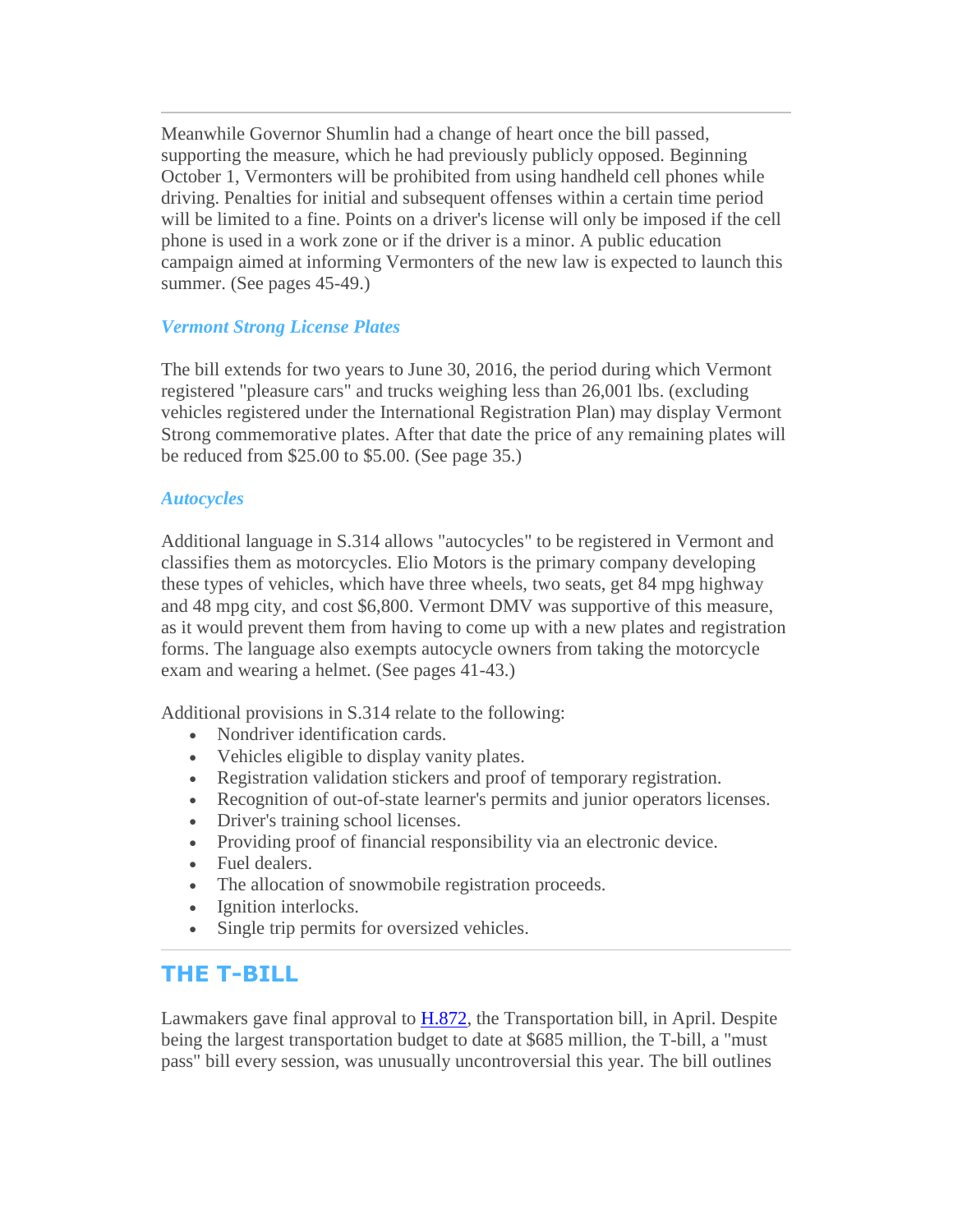<span id="page-6-0"></span>the transportation projects, services and activities that VTRANS will be engaged in during FY 2014 and 2015. Highlights include the following:

- Supplemental funding for paving and road repair due to harsh winter conditions.
- The transfer of the Vermont Local Roads Program, a grant program operated by Saint Michael's College, to VTRAN's Training Center and the creation of a Local Technical Assistance Program (LTAP) to provide transportation-related technical assistant and training to local communities.
- Requiring that VTRANS provide one annual consolidated transportation system and activities report to the legislature. Currently, such information is provided in several different reports.
- The creation of a Stakeholder Group to review the state's current design standards for highways and roads.

## **DMV PORTAL FEES**

Members of the House Ways and Means and Senate Finance Committees negotiated their way to a final version of H.735, the fee bill, during the last week of the session. While the main sticking points in conference committee related to firearm storage fees and universal service charges on prepaid wireless services, Sections 26-28 of the bill are relevant to VADA. These provisions allow the Vermont Web Portal Board to assess a 3 percent fee on over-the-counter credit card payments at DMV branch offices. Former fees were 2.5 percent. This new fee will go into effect July 1 of this year. The full text of the bill as it passed the legislature is not yet available online, however, the DMV language can be found [here](http://r20.rs6.net/tn.jsp?f=001IPt74B1M4BLwvEscRJLNK-3mFiivhQMc3aNKrq4gMmsB_z5IQVGuQ6spODiTqph3Kmulp9aebMuKxV0DsES7HXqRITDpkRJurI1y_K1u75HymgWalpbB7BsWATMSzL9aOJGx-ulOJSFEvcvVEIOeDZkNcFaRAtNjG55iER2G7rmCiD_C-di4p50t9ujJ6zoJag5PJaeqr0XqO-xMxMVN5XuV2z6R0qOjQAFpfLnciLZVJicMxcPiSQPuCM780yjqSy4vzAj8KLYS6cVNdkAxKCVkG0ikJpxyvb5aIr5ZpulOkgcmNf7MguPx1UIkcgjnkDZfiM6w8H8HR4R3LPWwsjlkHoDia92gxzxhkcH1SmW2bjUy5lAINgqUc_dxnD2gIYYqSM8p3vVXfSkmAHygOQ==&c=rSm9UNfgd4r0lwH_yZOtPIZP_Xuw6C7YNs6ofa_AYioxSh44sFbQng==&ch=-4o_bbDpm19JdAN9Xk8lUHraJbDc7juoLx4BC8dIPovfJenNho9gOQ==) (page 11).

# **TOXIC CHEMICALS**

One of the most contentious issues this session was the toxic chemicals bill, [S.239,](http://r20.rs6.net/tn.jsp?f=001IPt74B1M4BLwvEscRJLNK-3mFiivhQMc3aNKrq4gMmsB_z5IQVGuQ6spODiTqph3XDoIb5qoTlFh9N7TpSCZwKLjCagvuk_Zk8kIKOchNXVfiLe5vqWO57StQIfA44JRQizBeGcdSzeXjdzGug75mIwF6n5yf0sxdO755HBiLx9f2Xjrrmivvtr2Q-hMxnEjxZL4B5ubnxCJ5Pw7EFxVPdo3YGOFuXaHbCCV6IGPvdY=&c=rSm9UNfgd4r0lwH_yZOtPIZP_Xuw6C7YNs6ofa_AYioxSh44sFbQng==&ch=-4o_bbDpm19JdAN9Xk8lUHraJbDc7juoLx4BC8dIPovfJenNho9gOQ==) which was finalized on the second to last day of the session when the Senate conceded to a watered down House version of the bill. As it passed the legislature, the bill does the following:

- Exempts motor vehicles at the request of VADA and the auto manufacturers
- Creates a list of 66 chemicals of high concern to children. The Department of Health is required to publish the list and review it every two years, beginning July 1, 2017, to determine if additional chemicals should be added.
- Establishes a Chemicals of High Concern to Children Working Group made up of health, environmental and chemical experts, as well as business representatives.
- Requires the Working Group to advise the Commissioner of Health on chemicals that should be added or removed from the list.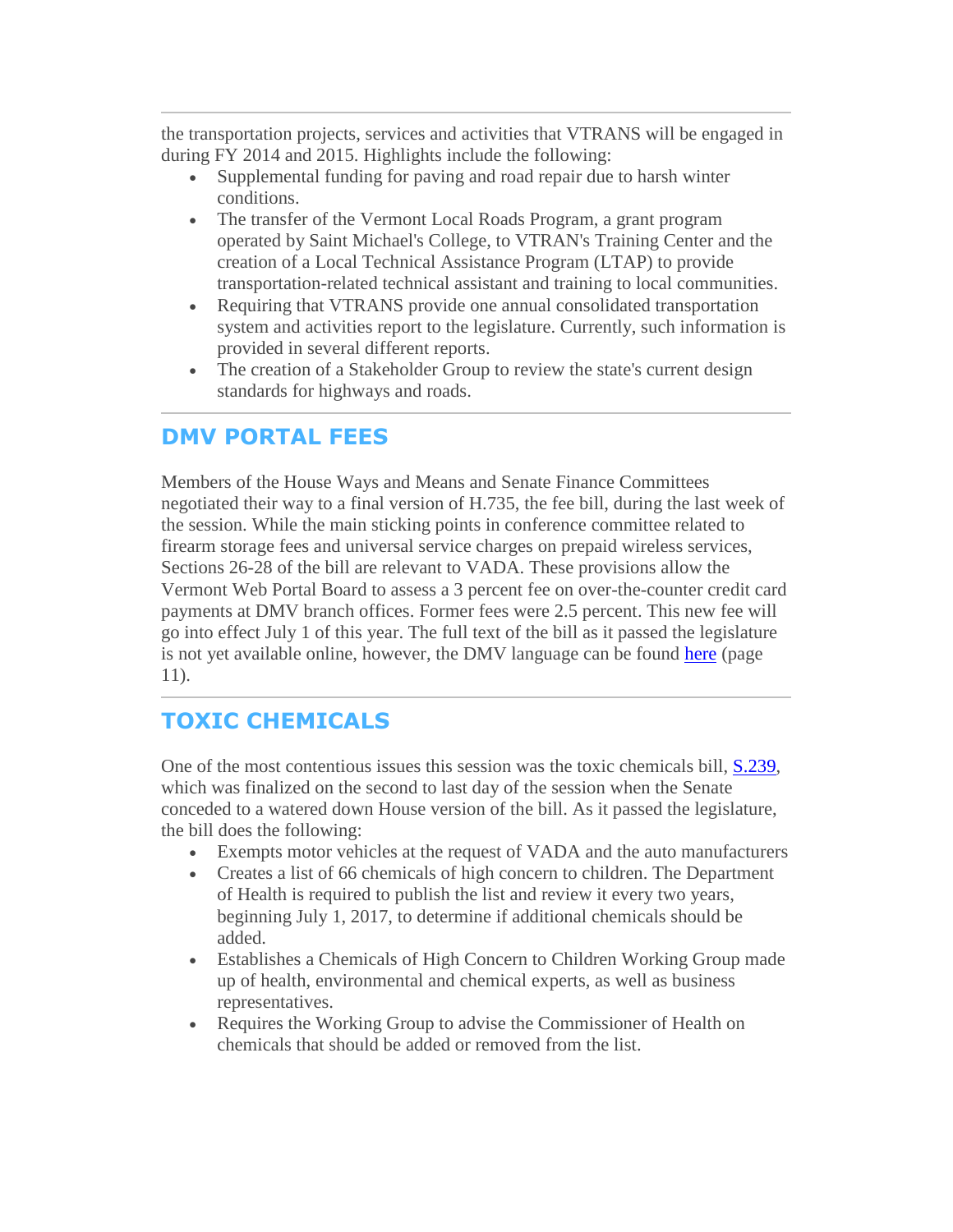- <span id="page-7-0"></span> Allows the Department of Health to regulate the sale of children's products that contain chemicals of high concern to children, provided the Working Group has made a recommendation to do so.
- Requires the Commissioner of Health to recommend at least two chemicals of high concern to children for review by the Working Group every two years, beginning July 1, 2017.
- Requires children's product manufacturers and trade associations representing children's product manufacturers to disclose to the Department of Health any chemicals of high concern intentionally added to their products at a specified level of concentration. Manufacturers and trade associations will have to pay a fee of \$200 for each disclosure.
- Establishes a Chemicals of High Concern to Children Fund to pay for the administration of the above provisions.
- Requires the Department of Health to submit an annual report to the legislature.

The bill will take effect upon enactment.

# **SECURITY BREACH**

The omnibus economic development bill, S.220, includes language relating to security breaches. Specifically, the provisions require law enforcement to notify a business in writing if they believe that a security breach has occurred and to also notify the business of their requirements to report related information to the AG's office or the Department of Financial Regulation. After going to a conference committee, lawmakers gave final approval to the bill on the last day of the session. The full text is not yet available, but the language can be found in the May 9 House [Calendar](http://r20.rs6.net/tn.jsp?f=001IPt74B1M4BLwvEscRJLNK-3mFiivhQMc3aNKrq4gMmsB_z5IQVGuQ9keZuQ_vvFfuKMBN5V_Cl_JigSfct3077Xca5r1Vt-a1XRnITpyuY2utr7n9PWmeCG7PslCDP0jXNvXLOnqEizGqZi22AgHeAkCgFh7ibhlRKxivDhYws2ITMbtu9lG3gAkDxuamWxlg9TcARaS8GUGDqI9sgADuUqm_rVvnzHe&c=rSm9UNfgd4r0lwH_yZOtPIZP_Xuw6C7YNs6ofa_AYioxSh44sFbQng==&ch=-4o_bbDpm19JdAN9Xk8lUHraJbDc7juoLx4BC8dIPovfJenNho9gOQ==) (starting on page 3657).

## **STRIP DEVELOPMENT**

[H.823,](http://r20.rs6.net/tn.jsp?f=001IPt74B1M4BLwvEscRJLNK-3mFiivhQMc3aNKrq4gMmsB_z5IQVGuQ6spODiTqph3CaP8EejPSajKHIRWHOYqlKdMYq9iSXwg3au3eVz58VpJLDdkvP9Et7RQmv623Z2_oTnk5gSjJzVFje_u8kYj8WMgHqxpZ-8lbYaePDCzj56KArAUjM-nJnF9Dm-hwvbR7iMOzxpwMj5zb3CP0HClaEL3F3r_ICzqeU40bsJnrZo=&c=rSm9UNfgd4r0lwH_yZOtPIZP_Xuw6C7YNs6ofa_AYioxSh44sFbQng==&ch=-4o_bbDpm19JdAN9Xk8lUHraJbDc7juoLx4BC8dIPovfJenNho9gOQ==) a bill backed by the Department of Housing and Community Development that encourages growth in designated downtowns, passed the legislature this session with provisions aimed at discouraging sprawl and "strip development." Specifically, the bill adds a definition of "strip development" under Act 250 and includes a new criterion 9(L) that looks at "settlement patterns" and imposes restrictions on existing and proposed strip development in the Act 250 process in some situations. Also included are provisions relating to downtown development projects, mixed use and mixed income housing projects in downtowns, permitting for downtown water and sewer main connections and municipal-based inclusionary zoning.

## **TRANSPORTATION IMPROVEMENT FEES**

The House agreed to the Senate's version of [H.740](http://r20.rs6.net/tn.jsp?f=001IPt74B1M4BLwvEscRJLNK-3mFiivhQMc3aNKrq4gMmsB_z5IQVGuQ6spODiTqph3S2W5WoywUIXf2idrP-gkYN1_jCUEgPeL6RzIrGE0RoqPPYheJOWxYFb-fmHh7LIsowXSQScjyuGW7EyjmrSRxvz7DSg65JtgRh_C2r_WBtKwmBCRIr8ZvvDrJJd1alM9Oqp3CAjWnOQw-6aSrDi7qY4hDaBXAjNo3G52BOCvlyA=&c=rSm9UNfgd4r0lwH_yZOtPIZP_Xuw6C7YNs6ofa_AYioxSh44sFbQng==&ch=-4o_bbDpm19JdAN9Xk8lUHraJbDc7juoLx4BC8dIPovfJenNho9gOQ==) in early May, sending the bill to Governor Shumlin. Presently, in many cases the owner of a project undergoing Act